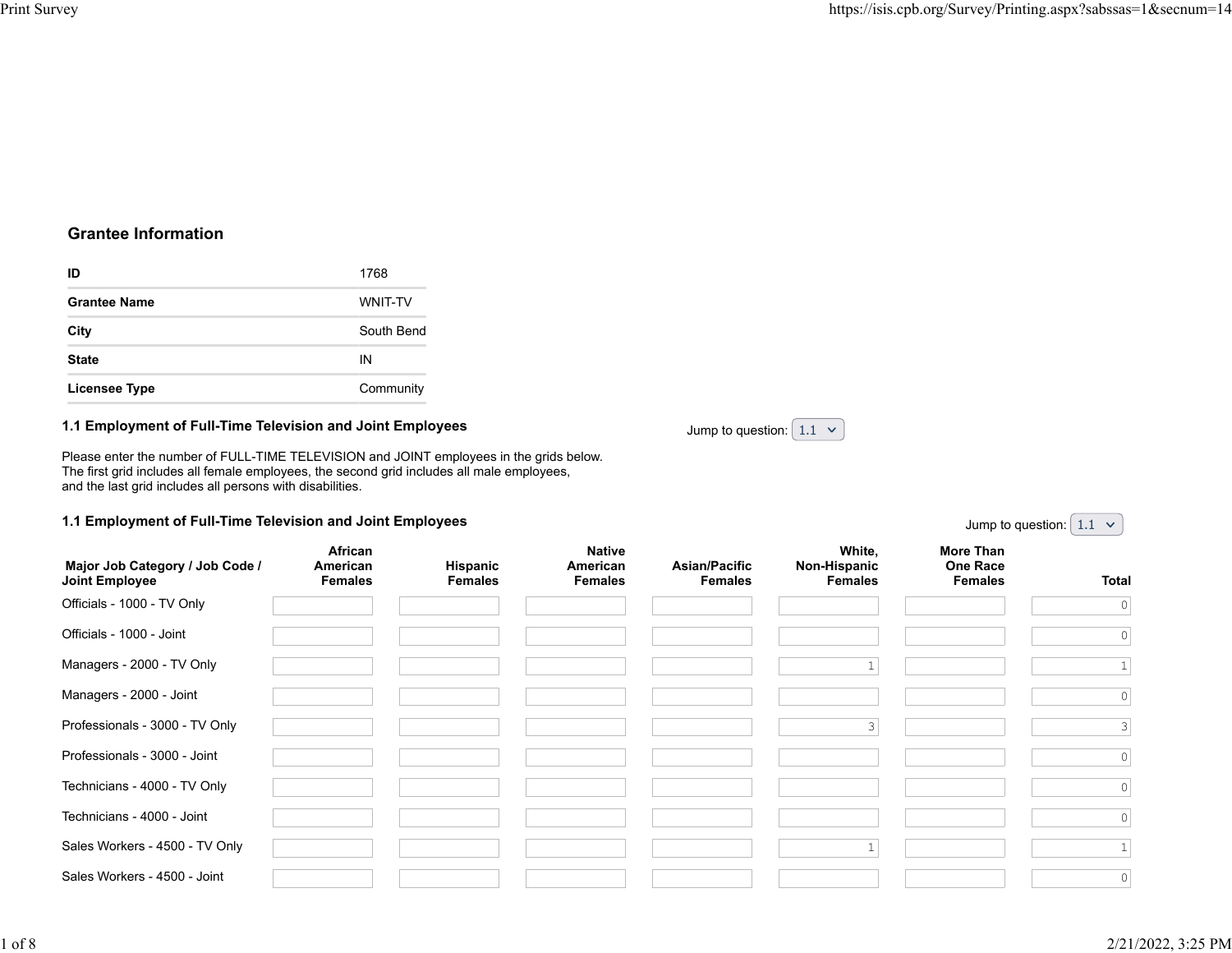| Office and Clerical - 5100 - TV<br>Only                           |         |         |   |   | $\overline{4}$ |                                             | $\vert 4 \vert$                                  |
|-------------------------------------------------------------------|---------|---------|---|---|----------------|---------------------------------------------|--------------------------------------------------|
| Office and Clerical - 5100 - Joint                                |         |         |   |   |                |                                             | $\circ$                                          |
| Craftspersons (Skilled) - 5200 - TV<br>Only                       |         |         |   |   |                |                                             | $\circ$                                          |
| Craftspersons (Skilled) - 5200 -<br>Joint                         |         |         |   |   |                |                                             | $\circ$                                          |
| Operatives (Semi-Skilled) - 5300 -<br>TV Only                     |         |         |   |   |                |                                             | $\circ$                                          |
| Operatives (Semi-Skilled) - 5300 -<br>Joint                       |         |         |   |   |                |                                             | $\circ$                                          |
| Laborers (Unskilled) - 5400 - TV<br>Only                          |         |         |   |   |                |                                             | $\circ$                                          |
| Laborers (Unskilled) - 5400 - Joint                               |         |         |   |   |                |                                             | $\circ$                                          |
| Service Workers - 5500 - TV Only                                  |         |         |   |   |                |                                             | $\circ$                                          |
| Service Workers - 5500 - Joint                                    |         |         |   |   |                |                                             | $\mathbb O$                                      |
| <b>Total</b>                                                      | $\circ$ | $\circ$ | 0 | 0 | 9              | $\circ$                                     | $\overline{9}$                                   |
| <b>1.4 Employment of Full Time Television and Joint Employees</b> |         |         |   |   |                | the company's company's company's company's | <b>Contract Contract</b><br>$\sim$ $\sim$ $\sim$ |

#### **1.1 Employment of Full-Time Television and Joint Employees**

Jump to question:  $\begin{bmatrix} 1.1 & \times \end{bmatrix}$ 

| Major Job Category / Job Code /<br>Joint Employee | African<br>American<br><b>Males</b> | Hispanic<br><b>Males</b> | <b>Native</b><br>American<br><b>Males</b> | Asian/Pacific<br><b>Males</b> | White,<br>Non-Hispanic<br><b>Males</b> | More Than<br><b>One Race</b><br><b>Males</b> | Total          |
|---------------------------------------------------|-------------------------------------|--------------------------|-------------------------------------------|-------------------------------|----------------------------------------|----------------------------------------------|----------------|
| Officials - 1000 - TV Only                        |                                     |                          |                                           |                               |                                        |                                              | 4              |
| Officials - 1000 - Joint                          |                                     |                          |                                           |                               |                                        |                                              | 0              |
| Managers - 2000 - TV Only                         |                                     |                          |                                           |                               |                                        |                                              |                |
| Managers - 2000 - Joint                           |                                     |                          |                                           |                               |                                        |                                              | 0              |
| Professionals - 3000 - TV Only                    |                                     |                          |                                           |                               | 3                                      |                                              |                |
| Professionals - 3000 - Joint                      |                                     |                          |                                           |                               |                                        |                                              | 0              |
| Technicians - 4000 - TV Only                      |                                     |                          |                                           |                               | 4                                      |                                              |                |
| Technicians - 4000 - Joint                        |                                     |                          |                                           |                               |                                        |                                              | $\overline{0}$ |
| Sales Workers - 4500 - TV Only                    |                                     |                          |                                           |                               |                                        |                                              | $\circ$        |
| Sales Workers - 4500 - Joint                      |                                     |                          |                                           |                               |                                        |                                              | $\circ$        |
| Office and Clerical - 5100 - TV<br>Only           |                                     |                          |                                           |                               |                                        |                                              | 0              |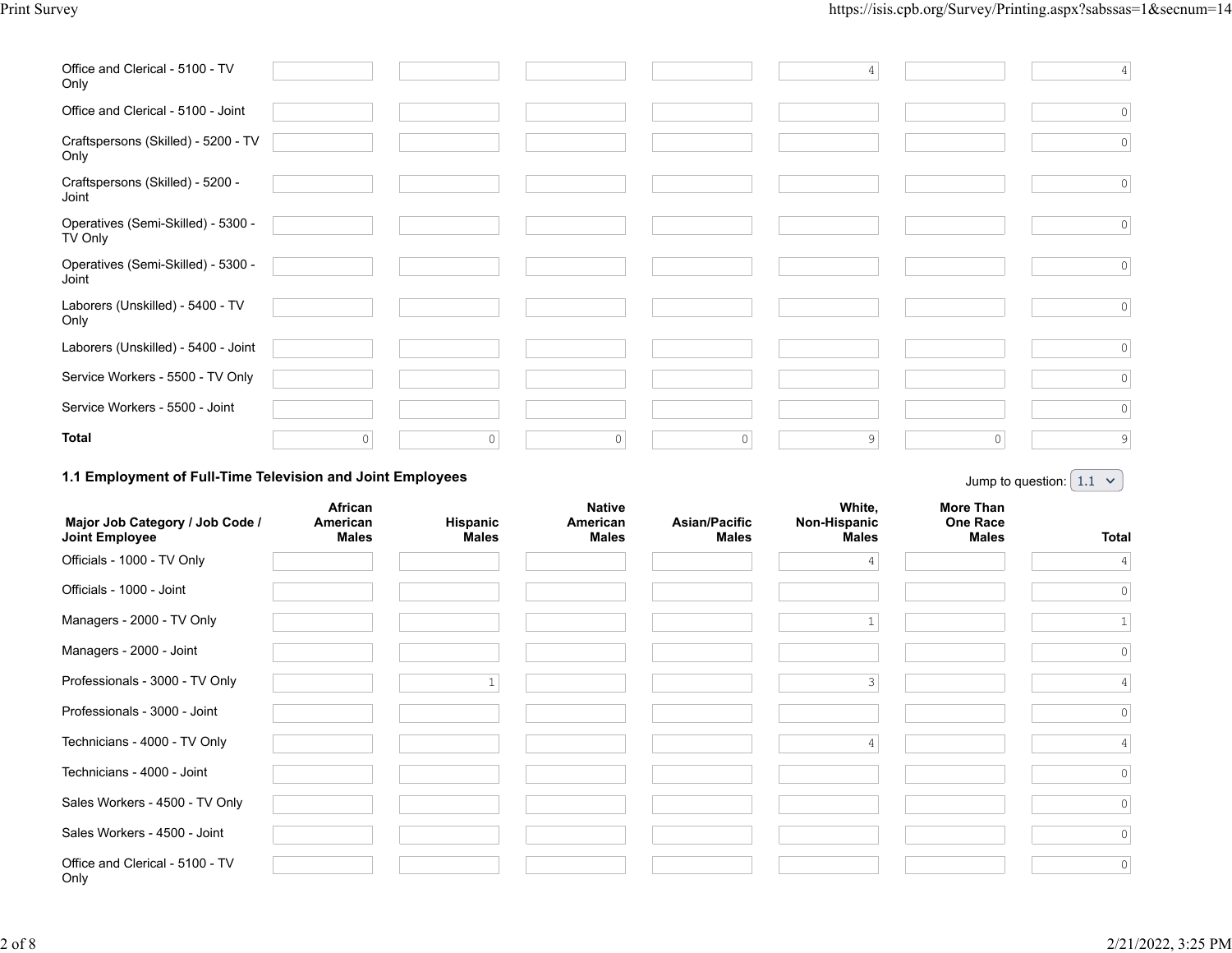| Office and Clerical - 5100 - Joint                          |         |       |                     |                                  |      |                     | $\circ$ |
|-------------------------------------------------------------|---------|-------|---------------------|----------------------------------|------|---------------------|---------|
| Craftspersons (Skilled) - 5200 - TV<br>Only                 |         |       |                     |                                  |      |                     | $\circ$ |
| Craftspersons (Skilled) - 5200 -<br>Joint                   |         |       |                     |                                  |      |                     | $\circ$ |
| Operatives (Semi-Skilled) - 5300 -<br>TV Only               |         |       |                     |                                  |      |                     | $\circ$ |
| Operatives (Semi-Skilled) - 5300 -<br>Joint                 |         |       |                     |                                  |      |                     | $\circ$ |
| Laborers (Unskilled) - 5400 - TV<br>Only                    |         |       |                     |                                  |      |                     | $\circ$ |
| Laborers (Unskilled) - 5400 - Joint                         |         |       |                     |                                  |      |                     | $\circ$ |
| Service Workers - 5500 - TV Only                            |         |       |                     |                                  |      |                     | $\circ$ |
| Service Workers - 5500 - Joint                              |         |       |                     |                                  |      |                     | $\circ$ |
| <b>Total</b>                                                | $\circ$ | $1\,$ | $\mathsf{O}\xspace$ | $\circ$                          | $12$ | $\mathsf{O}\xspace$ | 13      |
| 1.1 Employment of Full-Time Television and Joint Employees  |         |       |                     | Jump to question: $1.1 \times$   |      |                     |         |
|                                                             |         |       |                     |                                  |      |                     |         |
|                                                             |         |       |                     |                                  |      |                     |         |
| Major Job Category / Job Code<br>Officials - 1000 - TV Only |         |       |                     | <b>Persons with Disabilities</b> |      |                     |         |
| Officials - 1000 - Joint                                    |         |       |                     |                                  |      |                     |         |
| Managers - 2000 - TV Only                                   |         |       |                     |                                  |      |                     |         |
| Managers - 2000 - Joint                                     |         |       |                     |                                  |      |                     |         |
| Professionals - 3000 - TV Only                              |         |       |                     |                                  |      |                     |         |
| Professionals - 3000 - Joint                                |         |       |                     |                                  |      |                     |         |
| Technicians - 4000 - TV Only                                |         |       |                     |                                  |      |                     |         |
| Technicians - 4000 - Joint                                  |         |       |                     |                                  |      |                     |         |
| Sales Workers - 4500 - TV Only                              |         |       |                     |                                  |      |                     |         |
| Sales Workers - 4500 - Joint                                |         |       |                     |                                  |      |                     |         |
| Office and Clerical - 5100 - TV Only                        |         |       |                     |                                  |      |                     |         |
| Office and Clerical - 5100 - Joint                          |         |       |                     |                                  |      |                     |         |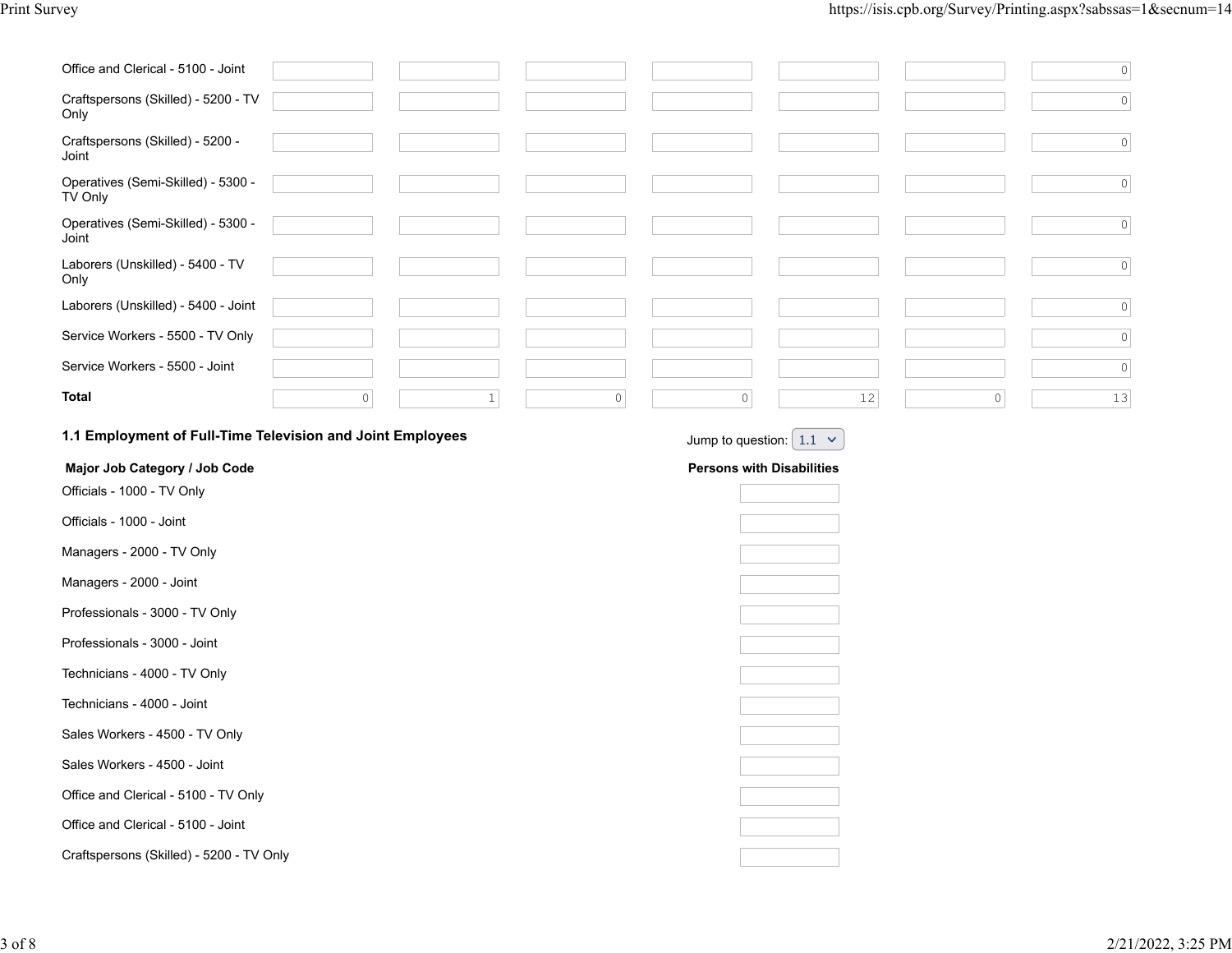|                                                      | Craftspersons (Skilled) - 5200 - Joint                                         |                                                                                                                                                                                     |                           |                      |                                |                                     |                                |
|------------------------------------------------------|--------------------------------------------------------------------------------|-------------------------------------------------------------------------------------------------------------------------------------------------------------------------------------|---------------------------|----------------------|--------------------------------|-------------------------------------|--------------------------------|
|                                                      | Operatives (Semi-Skilled) - 5300 - TV Only                                     |                                                                                                                                                                                     |                           |                      |                                |                                     |                                |
|                                                      | Operatives (Semi-Skilled) - 5300 - Joint                                       |                                                                                                                                                                                     |                           |                      |                                |                                     |                                |
|                                                      | Laborers (Unskilled) - 5400 - TV Only                                          |                                                                                                                                                                                     |                           |                      |                                |                                     |                                |
|                                                      | Laborers (Unskilled) - 5400 - Joint                                            |                                                                                                                                                                                     |                           |                      |                                |                                     |                                |
|                                                      | Service Workers - 5500 - TV Only                                               |                                                                                                                                                                                     |                           |                      |                                |                                     |                                |
| Service Workers - 5500 - Joint                       |                                                                                |                                                                                                                                                                                     |                           |                      |                                |                                     |                                |
| Total                                                |                                                                                |                                                                                                                                                                                     |                           |                      |                                | $\Omega$                            |                                |
|                                                      |                                                                                | 1.1 Employment of Full-Time Television and Joint Employees<br>Please enter the gender and ethnicity of each person with disabilities listed above (e.g. 1 African American female). |                           |                      | Jump to question: $1.1 \times$ |                                     |                                |
|                                                      | 1.2 Major Programming Decision Makers<br>1.2 Major Programming Decision Makers | Of the full-time employees reported in Question 1.1, how many, including the station general manager,<br>have responsibility for making major programming decisions?                |                           |                      | Jump to question: $1.2 \times$ |                                     | Jump to question: $1.2 \times$ |
|                                                      | African<br>American                                                            | <b>Hispanic</b>                                                                                                                                                                     | <b>Native</b><br>American | <b>Asian/Pacific</b> | White,<br>Non-Hispanic         | <b>More Than</b><br><b>One Race</b> | Total                          |
| Female<br>Major<br>Programming<br>Decision<br>Makers |                                                                                |                                                                                                                                                                                     |                           |                      | $\mathbf{1}$                   |                                     | $\mathbf{1}$                   |
| Male Major<br>Programming<br>Decision<br>Makers      |                                                                                |                                                                                                                                                                                     |                           |                      | 3                              |                                     | 3                              |
| Total                                                | $\mathsf{O}\xspace$                                                            | $\circ$                                                                                                                                                                             | $\circ$                   | $\circ$              | $\vert 4 \vert$                | 0                                   | $\overline{4}$                 |
| 1.2 Major Programming Decision Makers                |                                                                                |                                                                                                                                                                                     |                           |                      |                                |                                     |                                |

Please report by gender and ethnic or racial group the headcount of full-time employees having responsibility for making major programming decisions. Include the station general manager if appropriate. Major programming decisions include decisions about program acquisition and production, program development, on-air program scheduling, etc. This item should result in a double-counting of some full-time employees; employees having the responsibility for making major programming decisions should be included in the counts for this item and again,

by job category above, in the full-time employee Question 1.1.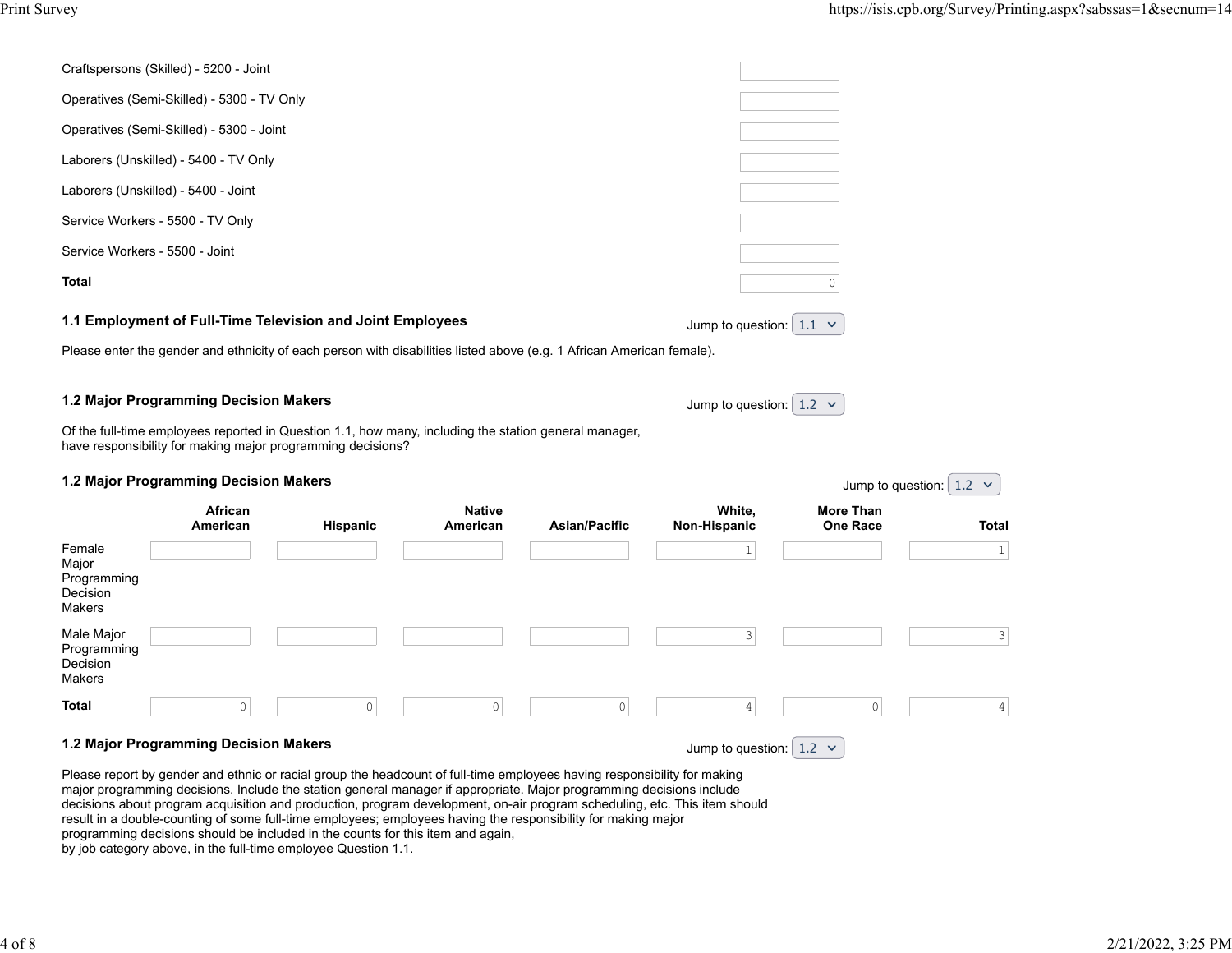Jump to question:  $\left( 1.3 \right)$   $\vee$ 

#### **1.3 Employment of Part-Time Television and Joint Employees**

Jump to question:  $\begin{array}{|c|c|c|c|c|}\n1.3 & \times \end{array}$ 

Please enter the number of PART-TIME employees, both TV-only and Joint, in the grids below. The first grid includes all female employees, the second grid includes all male employees, and the last grid includes all persons with disabilities.

| 1.3 Employment of Part-Time Television and Joint Employees |  |
|------------------------------------------------------------|--|
|------------------------------------------------------------|--|

| Major Job Category /<br><b>Job Code</b> | African<br>American<br><b>Females</b> | Hispanic<br><b>Females</b> | <b>Native</b><br>American<br><b>Females</b> | Asian/Pacific<br><b>Females</b> | White,<br>Non-Hispanic<br><b>Females</b> | <b>More Than</b><br>One Race<br><b>Females</b> | <b>Total</b> |
|-----------------------------------------|---------------------------------------|----------------------------|---------------------------------------------|---------------------------------|------------------------------------------|------------------------------------------------|--------------|
| Officials - 1000                        |                                       |                            |                                             |                                 |                                          |                                                | $\circ$      |
| Managers - 2000                         |                                       |                            |                                             |                                 |                                          |                                                | $\mathbb O$  |
| Professionals - 3000                    |                                       |                            |                                             |                                 | 3                                        |                                                | 3            |
| Technicians - 4000                      |                                       |                            |                                             |                                 |                                          |                                                | $\circ$      |
| Sales Workers - 4500                    |                                       |                            |                                             |                                 |                                          |                                                | $\circ$      |
| Office and Clerical -<br>5100           |                                       |                            |                                             |                                 | $\mathbf{1}$                             |                                                | $\mathbf{1}$ |
| Craftspersons (Skilled)<br>$-5200$      |                                       |                            |                                             |                                 |                                          |                                                | $\circ$      |
| Operatives (Semi-<br>skilled) - 5300    |                                       |                            |                                             |                                 |                                          |                                                | $\circ$      |
| Laborers (Unskilled) -<br>5400          |                                       |                            |                                             |                                 |                                          |                                                | $\circ$      |
| Service Workers -<br>5500               |                                       |                            |                                             |                                 |                                          |                                                | $\circ$      |
| <b>Total</b>                            | $\circ$                               | $\circ$                    | $\circ$                                     | $\circ$                         | 4                                        | $\circ$                                        | 4            |

#### **1.3 Employment of Part-Time Television and Joint Employees**

Jump to question:  $\left| \begin{array}{cc} 1.3 \end{array} \right|$ 

| Major Job Category /<br><b>Job Code</b> | African<br>American<br><b>Males</b> | Hispanic<br><b>Males</b> | <b>Native</b><br>American<br><b>Males</b> | <b>Asian/Pacific</b><br><b>Males</b> | White,<br>Non-Hispanic<br><b>Males</b> | More Than<br><b>One Race</b><br><b>Males</b> | <b>Total</b> |
|-----------------------------------------|-------------------------------------|--------------------------|-------------------------------------------|--------------------------------------|----------------------------------------|----------------------------------------------|--------------|
| Officials - 1000                        |                                     |                          |                                           |                                      |                                        |                                              | 0            |
| Managers - 2000                         |                                     |                          |                                           |                                      |                                        |                                              | 0            |
| Professionals - 3000                    |                                     |                          |                                           |                                      |                                        |                                              | 0            |
| Technicians - 4000                      |                                     |                          |                                           |                                      | $\mathcal{R}$                          |                                              |              |
| Sales Workers - 4500                    |                                     |                          |                                           |                                      |                                        |                                              | 0            |
| Office and Clerical -<br>5100           |                                     |                          |                                           |                                      |                                        |                                              | 0            |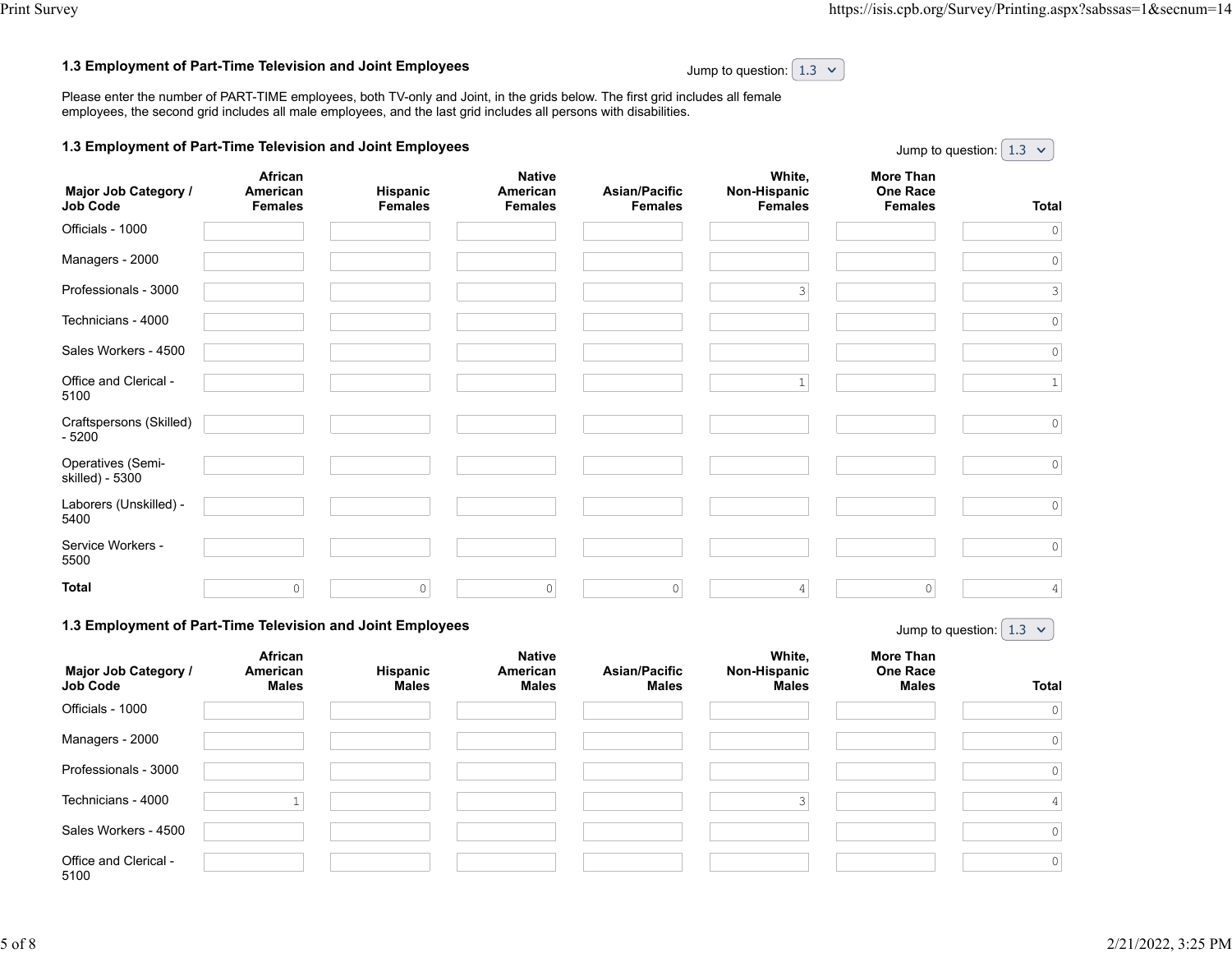| Craftspersons (Skilled)<br>$-5200$                                                                                                                                      | $\mathbb O$                                    |
|-------------------------------------------------------------------------------------------------------------------------------------------------------------------------|------------------------------------------------|
| Operatives (Semi-<br>skilled) - 5300                                                                                                                                    | $\mathbb O$                                    |
| Laborers (Unskilled) -<br>5400                                                                                                                                          | $\mathbb O$                                    |
| Service Workers -<br>5500                                                                                                                                               | $\mathbb O$                                    |
| Total<br>$\circ$<br>$\mathbb O$<br>$\mathbf{1}$                                                                                                                         | 0<br>$\mathbf{3}$<br>$\circ$<br>$\overline{4}$ |
| 1.3 Employment of Part-Time Television and Joint Employees                                                                                                              | Jump to question: $1.3 \times$                 |
| Major Job Category /<br><b>Job Code</b>                                                                                                                                 | <b>Persons with Disabilities</b>               |
| Officials - 1000                                                                                                                                                        |                                                |
| Managers - 2000                                                                                                                                                         |                                                |
| Professionals - 3000                                                                                                                                                    |                                                |
| Technicians - 4000                                                                                                                                                      | $\mathbf{1}$                                   |
| Sales Workers - 4500                                                                                                                                                    |                                                |
| Office and Clerical - 5100                                                                                                                                              |                                                |
| Craftspersons (Skilled) - 5200                                                                                                                                          |                                                |
| Operatives (Semi-skilled) - 5300                                                                                                                                        |                                                |
| Laborers (Unskilled) - 5400                                                                                                                                             |                                                |
| Service Workers - 5500                                                                                                                                                  |                                                |
| Total                                                                                                                                                                   | $\mathbf{1}$                                   |
| 1.4 Part-Time Employment                                                                                                                                                | Jump to question: $1.4 \times$                 |
| Of all the part-time employees listed in Question 1.3, how many worked less than 15 hours per week and how many<br>worked 15 or more hours per week, but not full time? |                                                |
| 1.4 Part-Time Employment                                                                                                                                                | Jump to question: $1.4 \times$                 |
| Number working less than 15 hours per week                                                                                                                              | 3                                              |
| 1.4 Part-Time Employment                                                                                                                                                | Jump to question: $1.4 \times$                 |
| Number working 15 or more hours per week                                                                                                                                | 5 <sup>1</sup>                                 |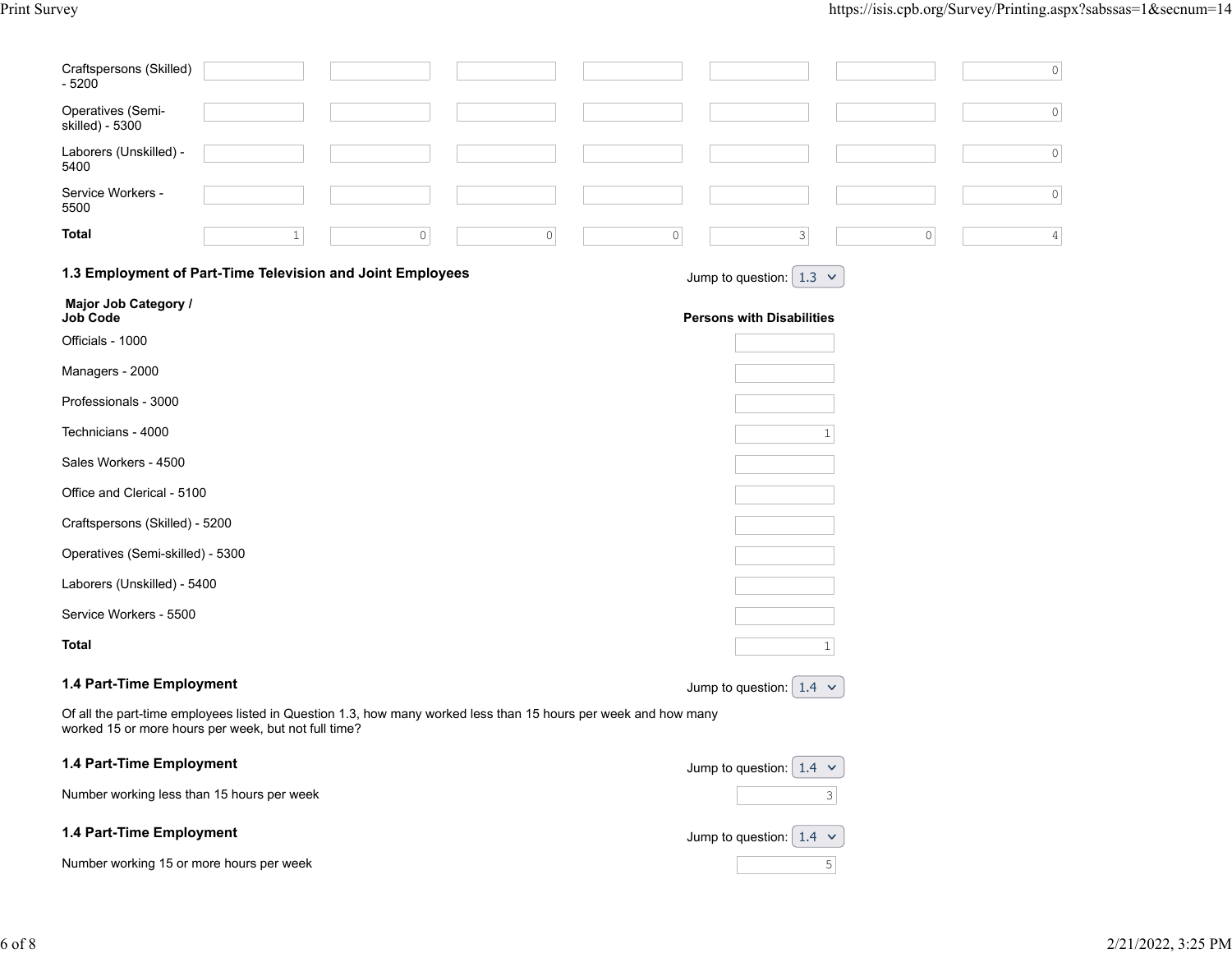### **1.5 Full-Time Hiring**

| Jump to question: $1.5 \times$ |  |  |
|--------------------------------|--|--|
|--------------------------------|--|--|

Jump to question:  $1.5 \sim$ 

Jump to question:  $1.5 \times$ 

Enter the number of full-time employees in each category hired during the fiscal year. (Do not include internal promotions, but do include employees who changed from part-time to full-time status during the fiscal year.)

#### **1.5 Full-Time Hiring**

No full-time employees were hired (check here if applicable)

#### **1.5 Full-Time Hiring**

| Major Job Category /<br>Job Code        | <b>Minority</b><br>Female | <b>Non-Minority</b><br>Female | <b>Minority</b><br><b>Male</b> | <b>Non-Minority</b><br>Male | <b>Total</b>   |
|-----------------------------------------|---------------------------|-------------------------------|--------------------------------|-----------------------------|----------------|
| Officials - 1000                        |                           |                               |                                |                             | $\circ$        |
| Managers - 2000                         |                           |                               |                                |                             | $\circ$        |
| Professionals - 3000                    |                           |                               |                                | 2                           | $\overline{c}$ |
| Technicians - 4000                      |                           |                               |                                |                             | $\circ$        |
| Sales Workers - 4500                    |                           |                               |                                |                             | $\circ$        |
| Office / Service Workers -<br>5100-5500 |                           | 2                             |                                |                             | $\sqrt{2}$     |
| Total                                   | 0                         | 2                             | 0                              | 2                           | $\overline{4}$ |

## **1.6 Full-Time and Part-Time Job Openings**

Jump to question:  $1.6 \times$ 

Enter the total number of full-time and part-time openings that occurred during the fiscal year. Include both vacancies in previously filled positions and newly created positions. Include all positions that became available during the fiscal year, regardless of whether they were filled during the year. If a job opening was filled during the year, include it regardless of whether it was filled by an internal or an external candidate. Do not include as job openings any positions created through the promotion of an employee who stays in essentially the same job but has a different title (i.e. where there was no vacancy or newly created position to be filled). If no full-time or part-time job openings occured, please enter zero.

| 1.6 Full-Time and Part-Time Job Openings                                                               | Jump to question:              |
|--------------------------------------------------------------------------------------------------------|--------------------------------|
| Number of full-time and part-time job openings                                                         | 3                              |
| <b>1.7 Hiring Contractors</b>                                                                          | Jump to question: $1.7 \times$ |
| During the fiscal year, did you hire independent contractors to provide any of the following services? |                                |
| <b>1.7 Hiring Contractors</b>                                                                          | Jump to question: $\mid$ 1.7   |
|                                                                                                        | Check all that apply           |
| None                                                                                                   |                                |